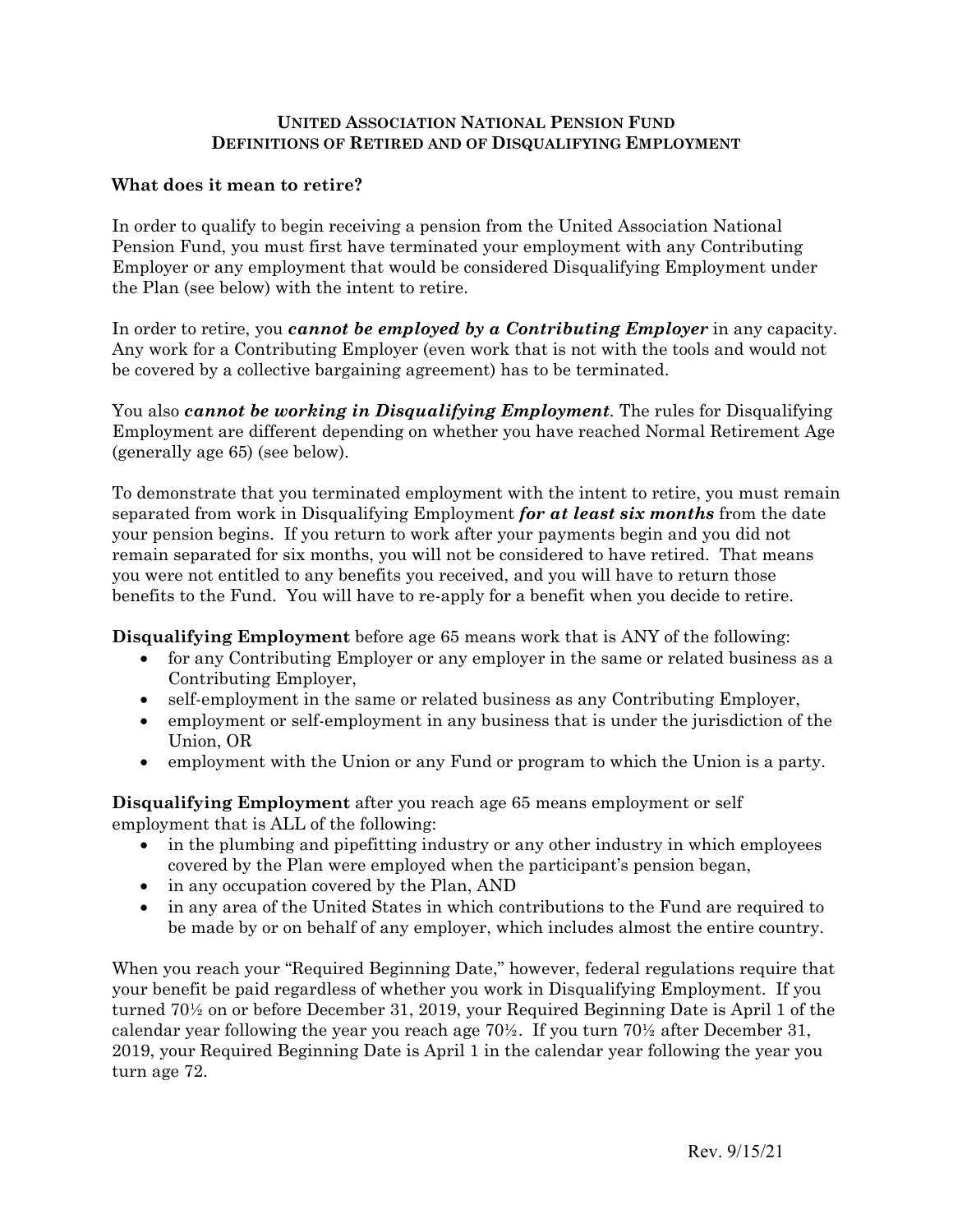## **Can I work after retirement?**

You can return to work after you have retired, but it is important to understand the adverse effect this may have on your benefit. First, as noted above, you cannot work in any Disqualifying Employment for at least 6 months after your payments begin or you will not be considered to have retired. Second, a return to work after retirement may cause your pension payments to be suspended.

If you are under age 65 and return to work in Disqualifying Employment, your pension will be suspended. Also, when you want to re-retire, your pension will not be paid for 6 months after you stop working. If you did not notify the Fund Office within 30 days of your return to work, your pension will not be paid for an additional 6 months.

If you are 65 or over and you work in Disqualifying Employment for 40 or more hours per month, your pension will be suspended for all months you work (unless you have reached your Required Beginning Date as detailed above). Your pension will resume the month following your last day of work.

Either way, you should notify the Fund Office in writing within 30 days of your return to work because there are consequences for failing to do so:

- If you are not yet 65, you will be subject to an additional six-month suspension for failure to give notice as stated above.
- If you are 65 or older and you do not give notice, the Fund will presume that you are working 40 or more hours per month and your pension will be suspended until you give notice that you have ceased working in Disqualifying Employment. You may overcome this presumption by showing that you did not work 40 or more hours.
- If you are in either age category and are working for a construction contractor at a building site, the Fund Office will presume that you have worked for as long as the contractor was actively engaged at the site. You may overcome this presumption by establishing that you did not work for that entire period.

In certain limited cases, such as if there is a manpower shortage and jobs cannot be filled with non-retired members or travelers, your Business Manager and International Representative may request a waiver of the suspension of benefits requirement from the Fund. You still have to meet the definition of retired, *including being separated from service for 6 months from the date your pension begins,* before you can qualify for a waiver and before one can be requested on your behalf. If granted, the waiver will be for a specific job and for a specific time, and a waiver may not be continued or extended for more than two years in total. For months in which a waiver is in effect, you will continue to receive your pension while you work. You will also earn additional pension credit, and your benefit will be recalculated when you stop working.